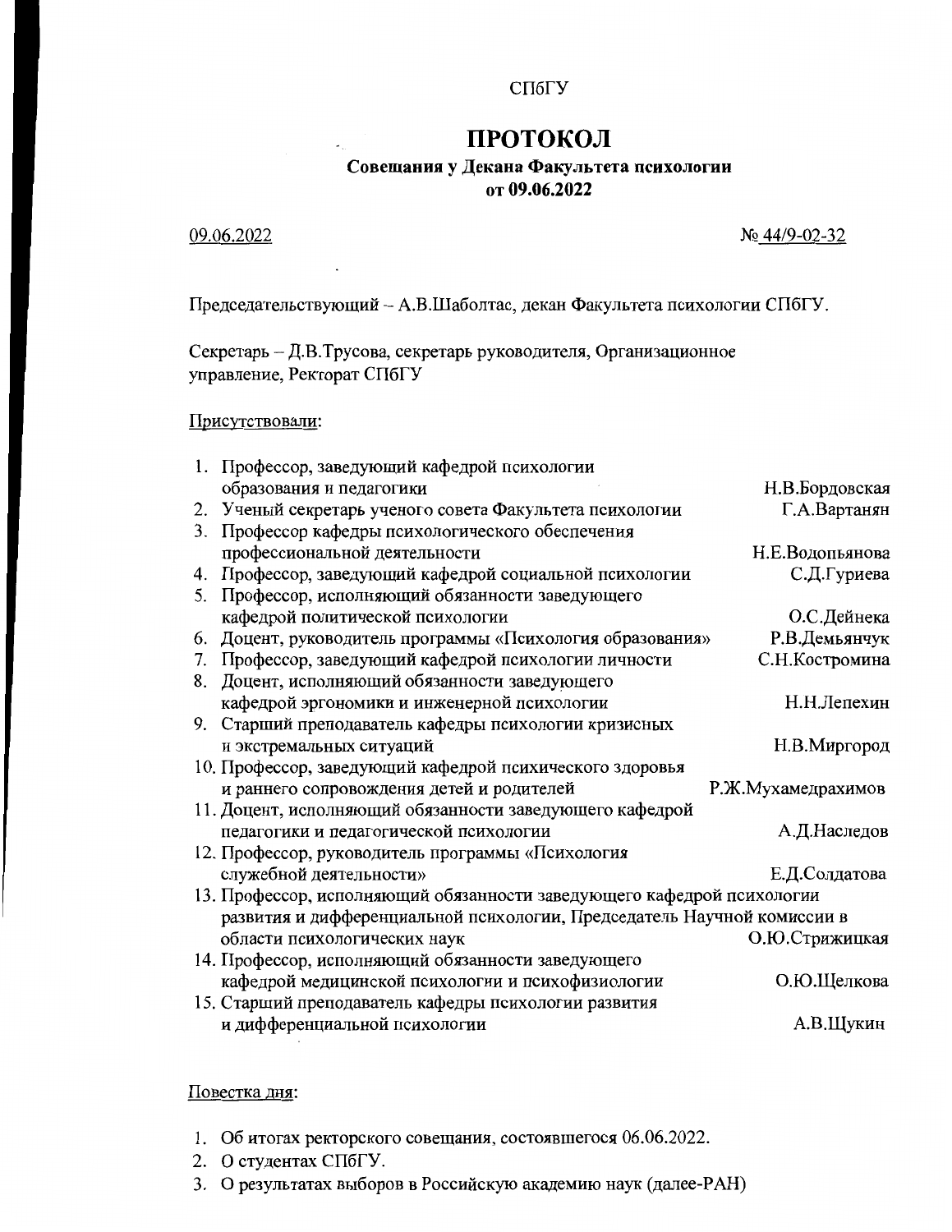- 4. О консультационных часах.
- 5. О подготовке Олимпиады школьников СПбГУ в 2022/2023 учебном году.
- 6. О создании монографии о Б.Ф.Ломове.
- 7. О зимней психологической школе (далее-ЗПШ) СПбГУ.
- 8. О педагогической практике у аспирантов.
- 9. О конференции «Психология XXI века».

1. Об итогах ректорского совещания, состоявшегося 06.06.2022

## А.В.Шаболтас

Присутствующие были проинформированы об итогах ректорского совещания, состоявшегося 06.06.2022, подробные материалы которого направлены по корпоративной почте и размещены на сайте СПбГУ.

Декан Факультета психологии СПбГУ проинформировала участников совещания об изменениях в организации перевода обучающихся из других вузов. Теперь академическая задолженность, возникающая при восстановлении и переводе в СПбГУ из других образовательных организаций на места договорной основы, может составлять до половины учебного плана.

1.1. Присутствующим принять информацию к сведению.

## 2. О студентах СПбГУ

#### А.В.Шаболтас

Присутствующие были проинформированы о том, что по итогам Всероссийского конкурса молодежных проектов среди образовательных организаций высшего образования в 2022 году студенты СПбГУ выиграли грант на проведение обучающих курсов для волонтеров.

2.1. Присутствующим принять информацию к сведению.

3. О результатах выборов в Российскую академию наук (далее-РАН)

### А.В.Шаболтас

Присутствующие были проинформированы о том, что с 01.06 по 03.06.2022 проходило общее собрание Российской академии наук. На нем выбрали новых академиков и членов-корреспондентов РАН - в их число вошли восемь сотрудников СПбГУ.

3.1. Присутствующим принять информацию к сведению.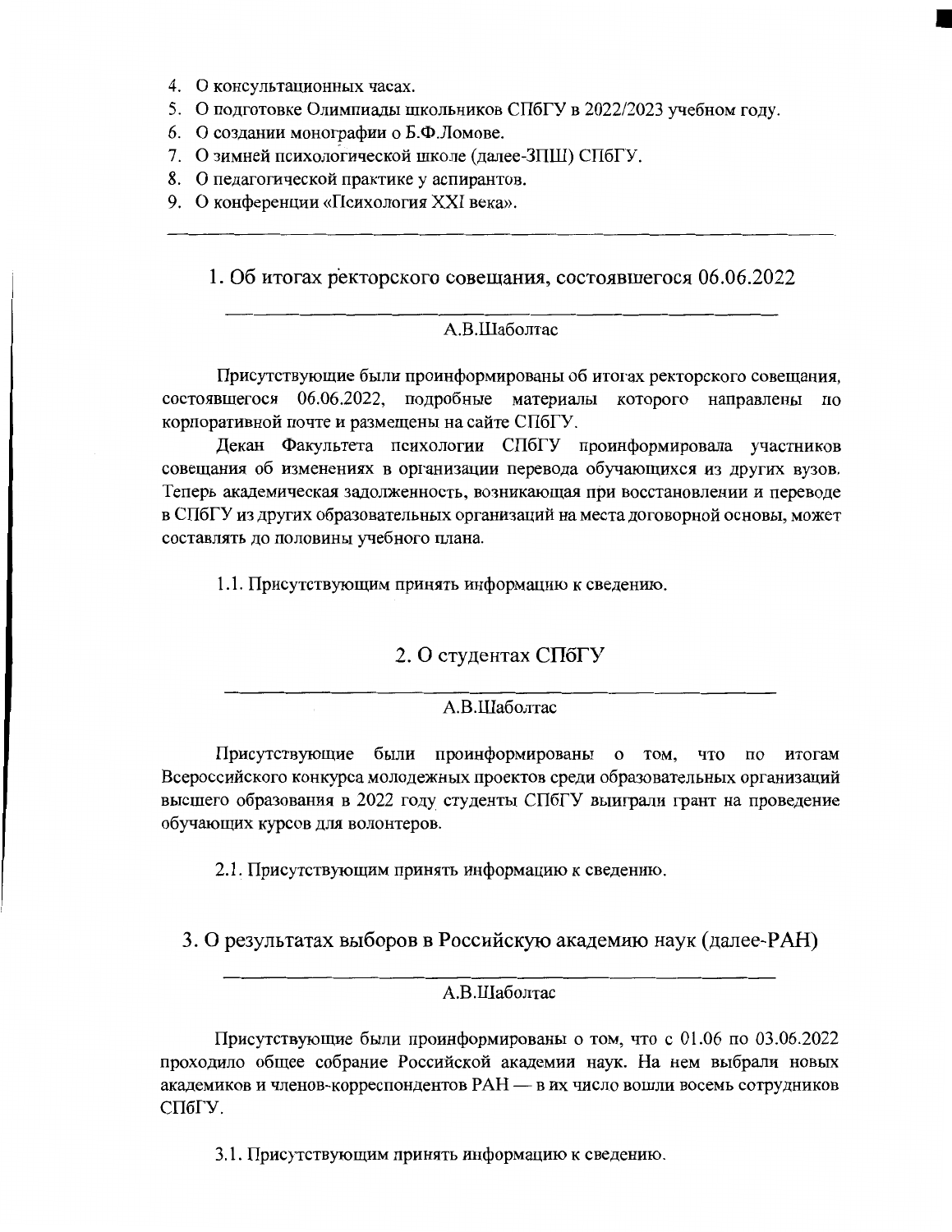4. О консультационных часах

## А.В.Шаболтас

Было вынесено предложение о том, чтобы в расписании Факультета психологии ставить проведение консультаций в аудиториях кафедр. В ходе обсуждения, предложение было одобрено.

4.1. Заведующим кафедрами прислать списки привязанных к кафедрам преподавателей с номером аудитории Д.В.Трусовой.

5. О подготовке Олимпиады школьников СПбГУ в 2022/2023 учебном году

А.В.Шаболтас

Присутствующие были проинформированы о том, что в рамках подготовки Олимпиады школьников СПбГУ в 2022-2023 учебном году СПбГУ сотрудничает с Институтом психологии Российской академии наук.

5.1. Присутствующим принять информацию к сведению.

6. О создании монографии о Б.Ф.Ломове

А.В.Шаболтас

На совещании был рассмотрен вопрос, касающийся создания монографии о Борисе Федоровиче Ломове.

Присутствующие были проинформированы о том, что в рамках создания монографии, СПбГУ сотрудничает с Институтом психологии Российской академии наук.

6.1. Присутствующим принять информацию к сведению.

7. О зимней психологической школе (далее-ЗПШ) СПбГУ

A.B.IIIаболтас

На совещании был рассмотрен вопрос, касающийся зимней психологической школы СПбГУ. Было вынесено предложение об обновлении организационной структуры ЗПШ.

7.1. Присутствующим принять информацию к сведению.